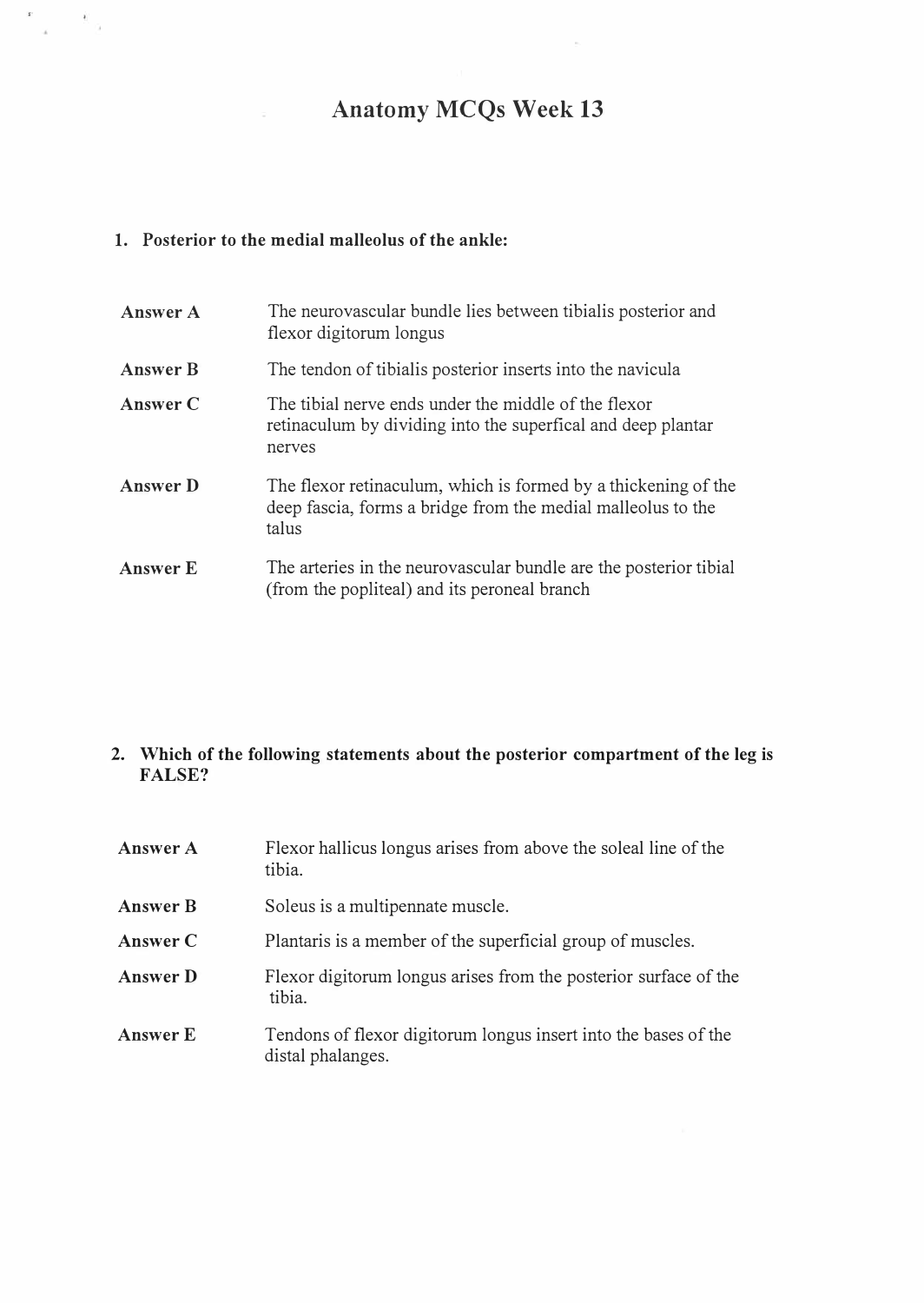### 3. Which of the following statements about the sole of the foot is TRUE?

| Answer A        | All the muscles in the first layer arise from the medial process<br>of the calcaneus.              |
|-----------------|----------------------------------------------------------------------------------------------------|
| <b>Answer B</b> | The first two lumbricals are supplied by the medial plantar<br>nerve.                              |
| Answer C        | Flexor accessorius arises by a small medial head and a large<br>fleshy lateral head.               |
| <b>Answer D</b> | All interossei are supplied by the medial plantar nerve.                                           |
| <b>Answer E</b> | The four dorsal abducting muscles of the deep layer abduct<br>away from the line of the third toe. |

### 4. Which of the following statements about the common peroneal nerve is FALSE?

| <b>Answer A</b> | It usually diverges from the tibial nerve at the apex of the<br>popliteal fossa. |
|-----------------|----------------------------------------------------------------------------------|
| <b>Answer B</b> | It supplies the long and short heads of biceps femoris.                          |
| Answer C        | It terminates in the substance of peroneus longus.                               |
| <b>Answer D</b> | It sends a communicating branch to the sural nerve.                              |
| Answer E        | It gives a sensory branch to the skin over the lateral part of the<br>leg.       |

### 5. Concerning the retinaculae at the ankle, which of the following statements is TRUE?

| Answer A        | Deep to the extensor retinaculae, medial to lateral, lie: tibialis<br>anterior, extensor digitorum longus, and extensor hallucis<br>longus tendons. |
|-----------------|-----------------------------------------------------------------------------------------------------------------------------------------------------|
| <b>Answer B</b> | The two limbs of the inferior extensor retinaculum are attached<br>to the medial malleolus and the plantar aponeurosis.                             |
| Answer C        | The tendon of peroneus longus lies anterior to peroneus brevis<br>at the ankle.                                                                     |
| <b>Answer</b> D | The tendon of flexor digitorum longus is the most posterior<br>tendon passing under the flexor retinaculum.                                         |
| <b>Answer E</b> | The dorsalis pedis artery lies between the tendons of tibialis<br>anterior and flexor hallucis longus.                                              |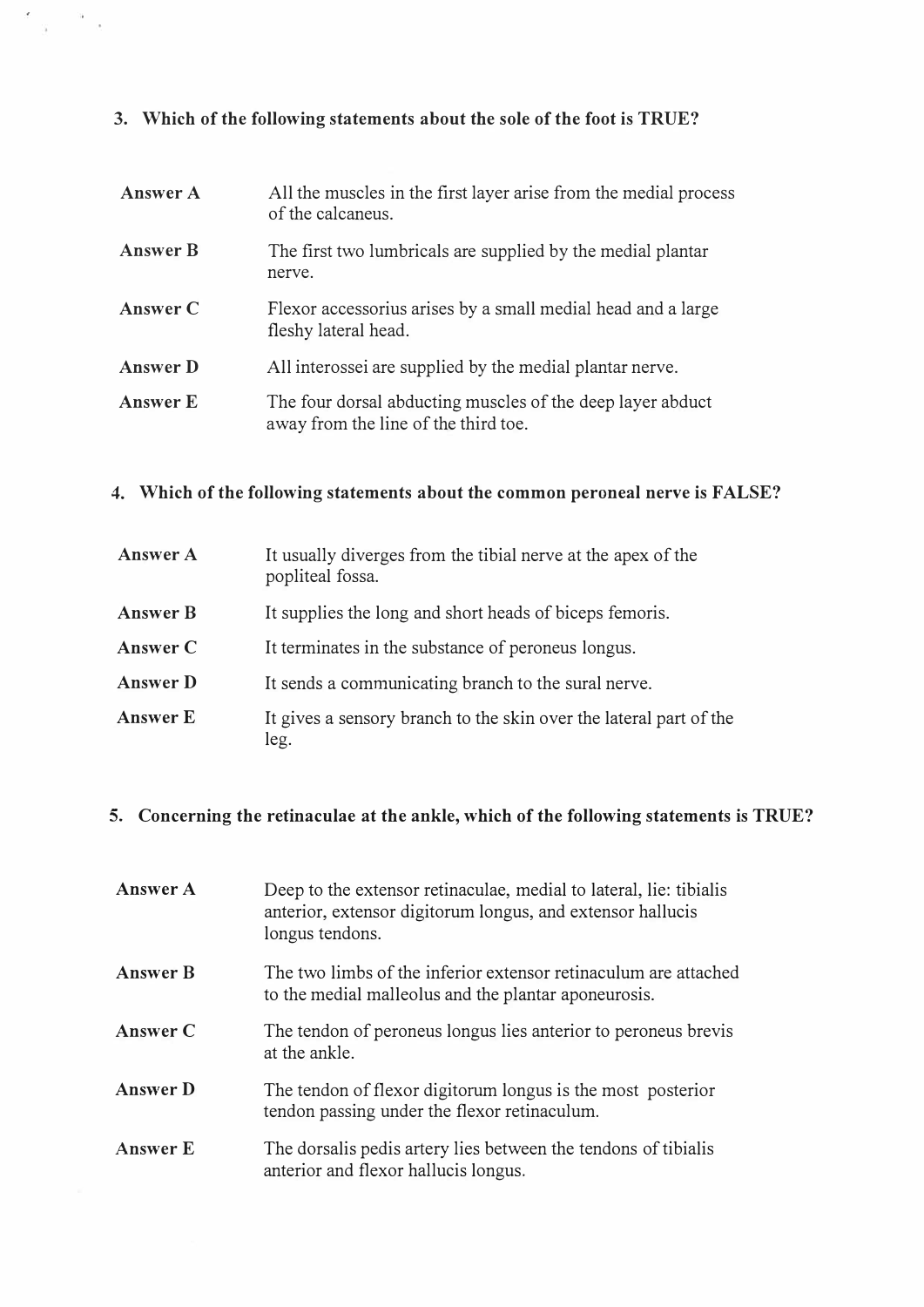6. Concerning innervation of the lower limb, which of the following statements is FALSE?

| Answer A        | The common peroneal nerve supplies no muscles in the leg.                                                                 |  |
|-----------------|---------------------------------------------------------------------------------------------------------------------------|--|
| <b>Answer B</b> | The deep peroneal nerve supplies peroneus tertius.                                                                        |  |
| Answer C        | The deep peroneal nerve supplies extensor digitorum brevis.                                                               |  |
| <b>Answer D</b> | The superficial peroneal nerve supplies skin between the first<br>and second toes.                                        |  |
| Answer E        | The common peroneal nerve gives off the sural<br>communicationg nerve and the lateral cutaneous nerve of the<br>leg/calf. |  |

# 7. In the ankle joint:

 $\sim$   $\sim$   $\sim$ 

| Answer A        | The capsule attaches to the articular margins of all three bones.                                                       |
|-----------------|-------------------------------------------------------------------------------------------------------------------------|
| <b>Answer B</b> | The lateral ligament has a deep and a superficial layer.                                                                |
| Answer C        | The smallest area of the talus is in contact with the malleoli<br>and the distal tibia when it is in full dorsiflexion. |
| <b>Answer</b> D | Nerve supply is by the deep peroneal and tibial nerves.                                                                 |
| <b>Answer</b> E | Aspiration of joint fluid can only be achieved by entering in<br>front of the lateral malleolus.                        |

## 8. In the leg:

| Answer A        | Deep fascia only covers muscle.                                                                                                 |
|-----------------|---------------------------------------------------------------------------------------------------------------------------------|
| <b>Answer B</b> | The two intermuscular septa attach to the tibia.                                                                                |
| Answer C        | The upper end of the subcutaneous surface of the tibia<br>receives tendons of semitendonosis, semimembranosus and<br>sartorius. |
| <b>Answer D</b> | The extensor compartment contains four muscles, the<br>superficial peroneal nerve and anterior tibial vessels.                  |
| <b>Answer E</b> | The inferior tibiofibular joint is a synovial joint.                                                                            |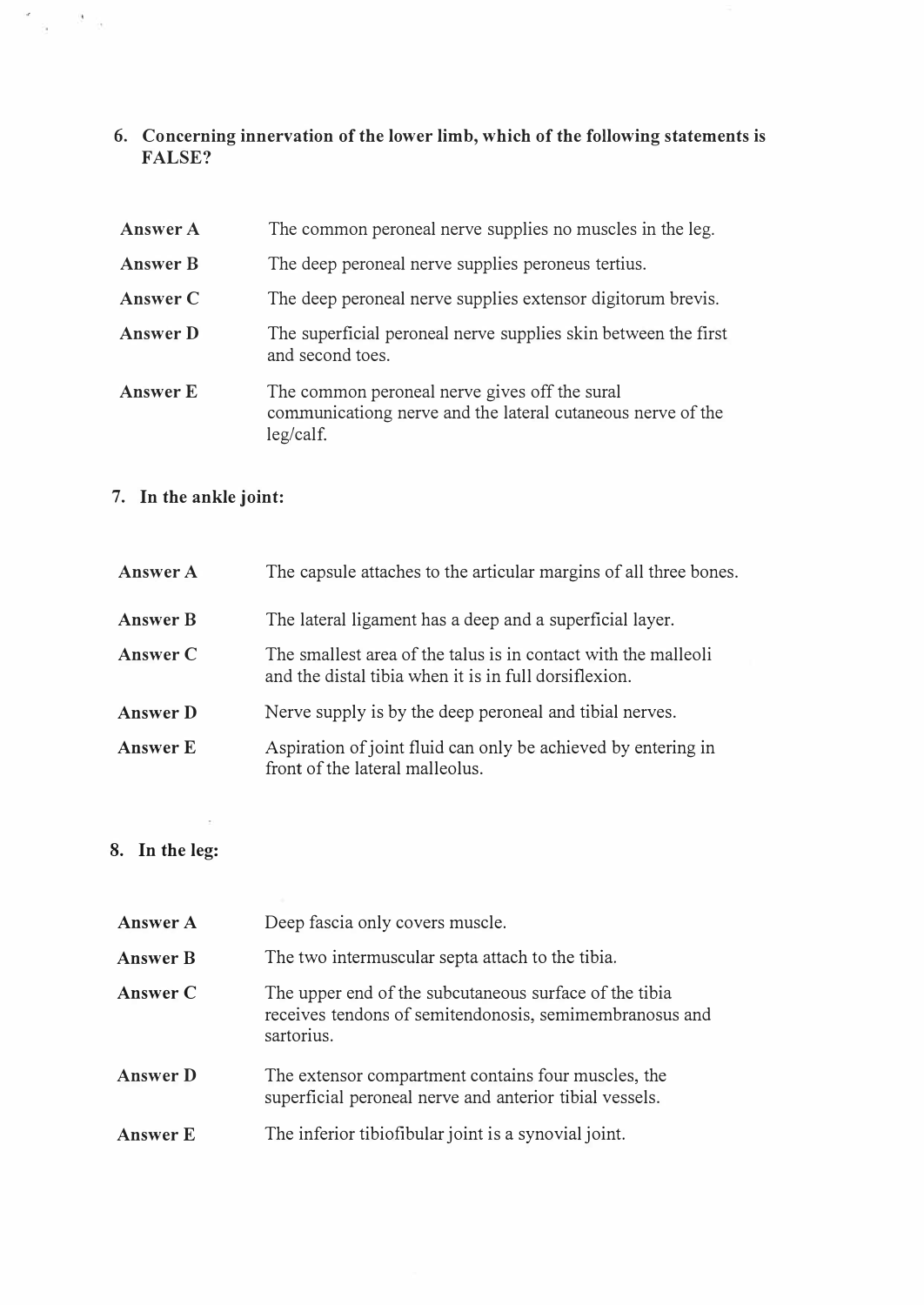# 9. Which of the following statements about gastrocnemius is FALSE?

| Answer A        | It is supplied by two branches of the tibial nerve in the<br>popliteal fossa.                        |
|-----------------|------------------------------------------------------------------------------------------------------|
| <b>Answer B</b> | It acts as a flexor of the knee and the foot.                                                        |
| Answer C        | The lateral head arises from a smooth pit on the lateral femoral<br>condyle below that of popliteus. |
| <b>Answer</b> D | The larger medial head extends to a lower level than the lateral<br>head.                            |
| <b>Answer E</b> | The aponeurosis blends with that of soleus to form tendo<br>calcaneus.                               |

## 10. The tibial nerve:

 $\widetilde{\mathcal{I}}$  ,  $\mathcal{R} = \mathcal{R}$ 

| <b>Answer A</b> | Runs down the midline of the calf and ends just distal to the<br>flexor retinaculum by dividing into the medial and lateral<br>plantar nerves. |
|-----------------|------------------------------------------------------------------------------------------------------------------------------------------------|
| <b>Answer B</b> | When injured results in anaesthesia of the dorsum of the foot.                                                                                 |
| Answer C        | Lies deep to flexor digitorum longus in the calf.                                                                                              |
| <b>Answer</b> D | Lies between the tendons of tibialis posterior and flexor<br>digitorum longus as it passes behind the medial malleolus.                        |
| <b>Answer E</b> | Has one sensory and five motor branches in the popliteal<br>fossa.                                                                             |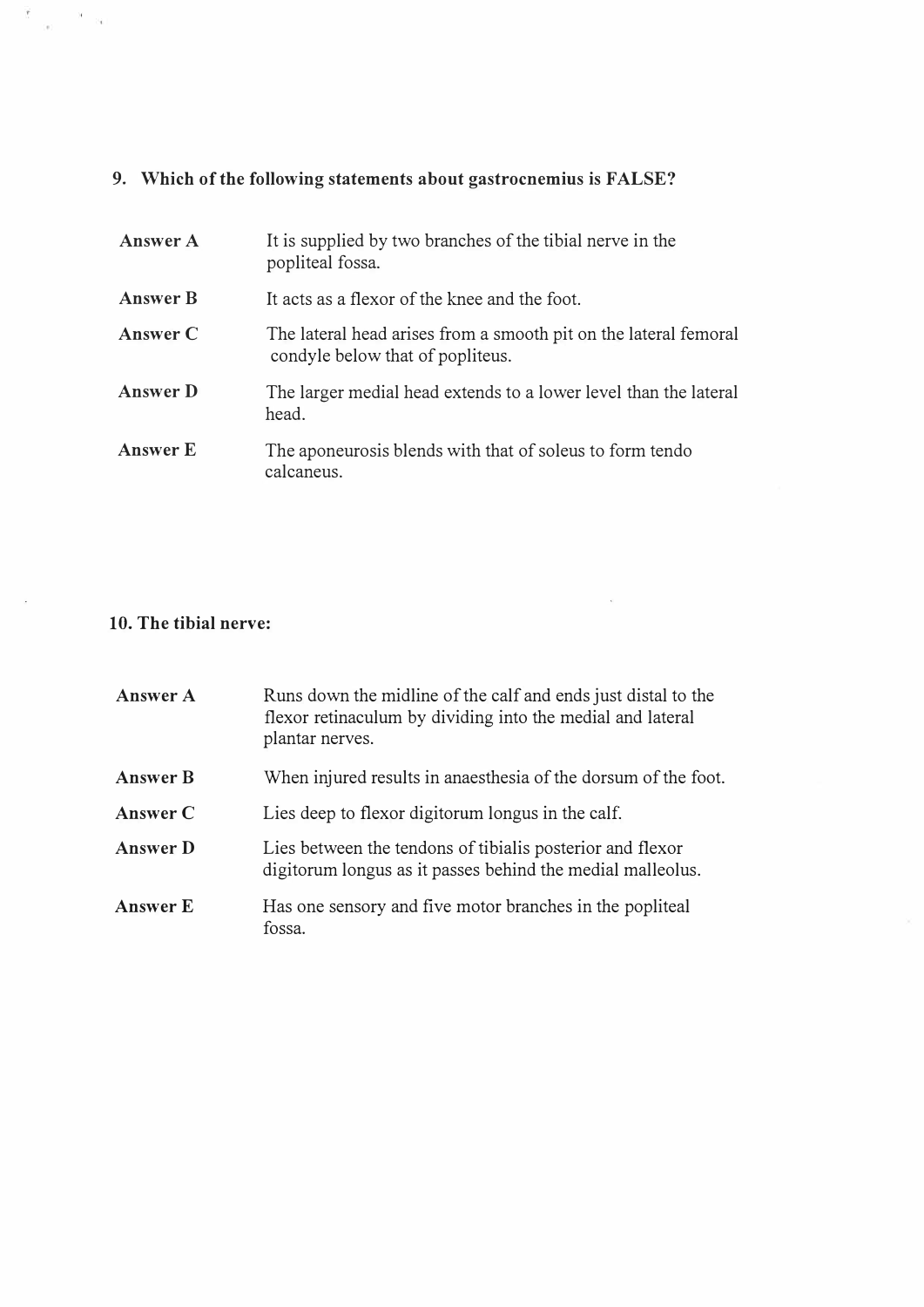### 11. With regard to the venous drainage of the lower limb, which of the following statements is FALSE?

 $\frac{\pi}{\pi} = -\pi_{-2}$ 

| <b>Answer A</b> | The short saphenous vein lies with the sural nerve behind the<br>lateral malleolus.                                |
|-----------------|--------------------------------------------------------------------------------------------------------------------|
| <b>Answer B</b> | The short saphenous communicates by several channels with<br>the long saphenous vein.                              |
| Answer C        | Superficial veins commence as a dorsal venous arch over the<br>metatarsal heads.                                   |
| <b>Answer D</b> | The upper end of the femoral vein has numerous tributaries<br>which distinguishes it from the long saphenous vein. |
| Answer E        | The long saphenous vein ends by passing through the<br>cribriform fascia and joining the femoral vein.             |

### 12. Which of the following muscles is INCORRECTLY matched to its nerve supply?

| Answer A        | Peroneus tertius - deep peroneal n.         |
|-----------------|---------------------------------------------|
| <b>Answer B</b> | Medial three lumbricals - medial plantar n. |
| Answer C        | Flexor hallucis brevis - medial plantar n.  |
| Answer D        | Peroneus brevis - superficial peroneal n.   |
| Answer E        | Soleus - tibial n.                          |